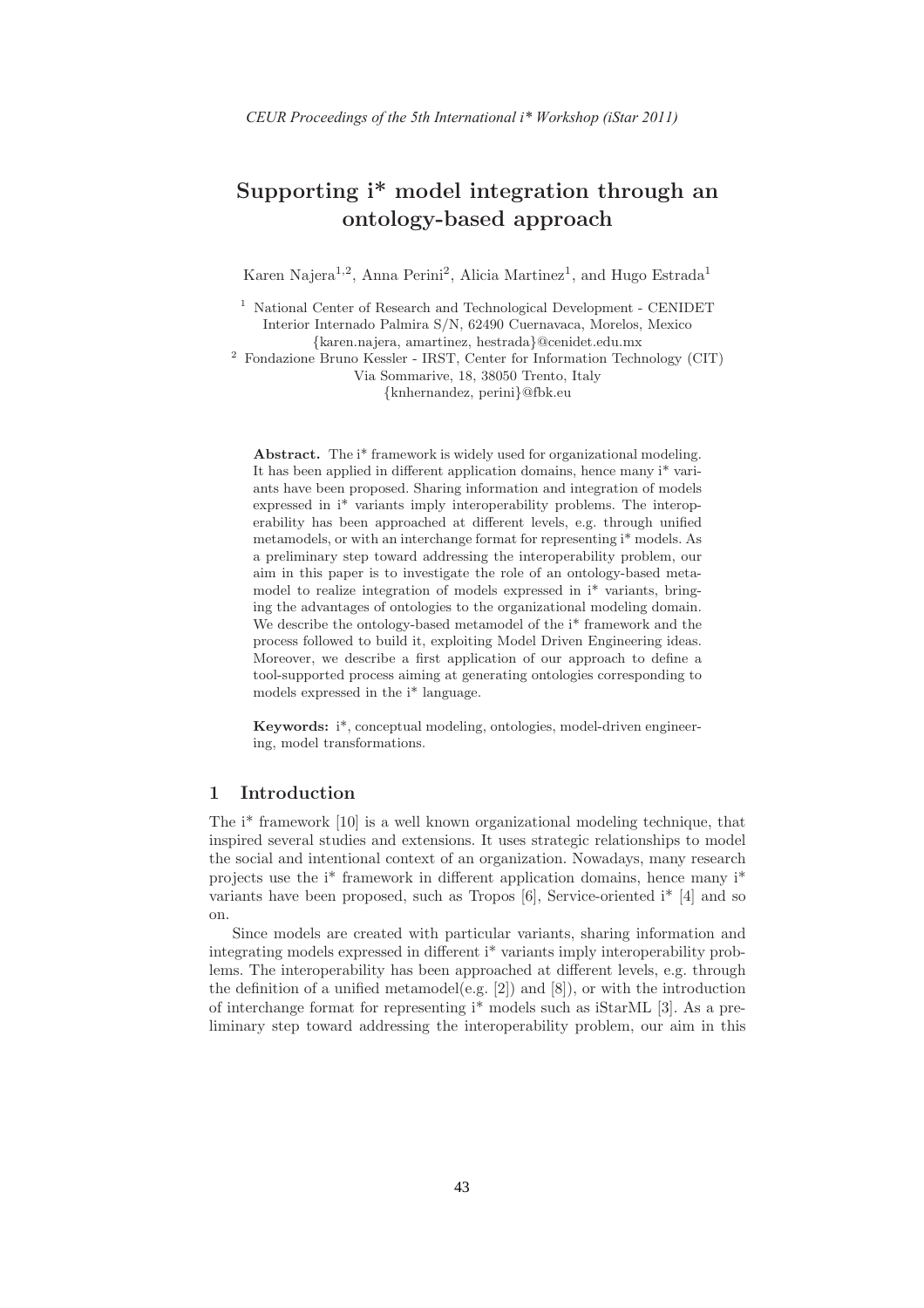paper is to investigate the role of an ontology-based metamodel to realize integration of models expressed in i\* variants, bringing the advantages of ontologies to the organizational modeling domain.

Recent literature [9], [7] put in relationship ontologies and the layered architecture used in the Model Driven Engineering (MDE) approach (where models, metamodels and metametamodels correspond to the M1, M2 and M3 layers, respectively) with the purpose of bridging models and metamodels with ontologies. The authors specify the advantages of using ontologies, namely: ontology linking service, where models and metamodels are transformed in terms of ontologies to improve interoperability; querying, automated reasoning and others. In our work, in addition to model integration, we aim at providing a solution, which permits bringing ontologies advantages to the organizational modeling domain. In this research work we have developed the metaontology of the i\* framework. It has been built using the standard semantic web language OWL [1] exploiting MDE ideas. As a first application of our approach, we described a tool-supported process aiming at generating ontologies corresponding to models expressed in the i\* language.

# 2 Objectives

The main objective of this research work is to propitiate the integrability of models represented in the i\* modeling language or represented in any of its variants through the use of ontologies. For the accomplishment of this main objective we have identified three specific objectives: the first corresponds to the development of a metaontology (which we have called OntoiStar) for representing the i\* metamodel; the second corresponds to the development of a methodology for guiding the process of integrating additional concepts of i\* variants into OntoiStar for improving the interoperability; and the last one is related to the use of OntoiStar as the underlying baseline for the automatic transformation of a model represented in any i\* variant into ontologies derived from the concepts of OntoiStar. At present we have addressed the first objective and partially the third one which will be totally covered after we achieve the second objective (since now we have only implemented the automatic transformation from i\* models into OntoiStar).

## 3 Scientific contributions

We aim to show that the use of ontologies is an appropriate way for supporting integrability of models expressed in i\* variants and a promising approach towards tackling the i\* variants interoperability problem. For that reason, our scientific contributions addressed so far are related with a semi-automated approach to generate organizational ontologies from an i\* model (both the strategic dependency and the strategic rationale model). We first developed the metaontology OntoiStar which corresponds to the ontological representation of the i\* metamodel; and then we developed a tool to automatically transform an i\* model to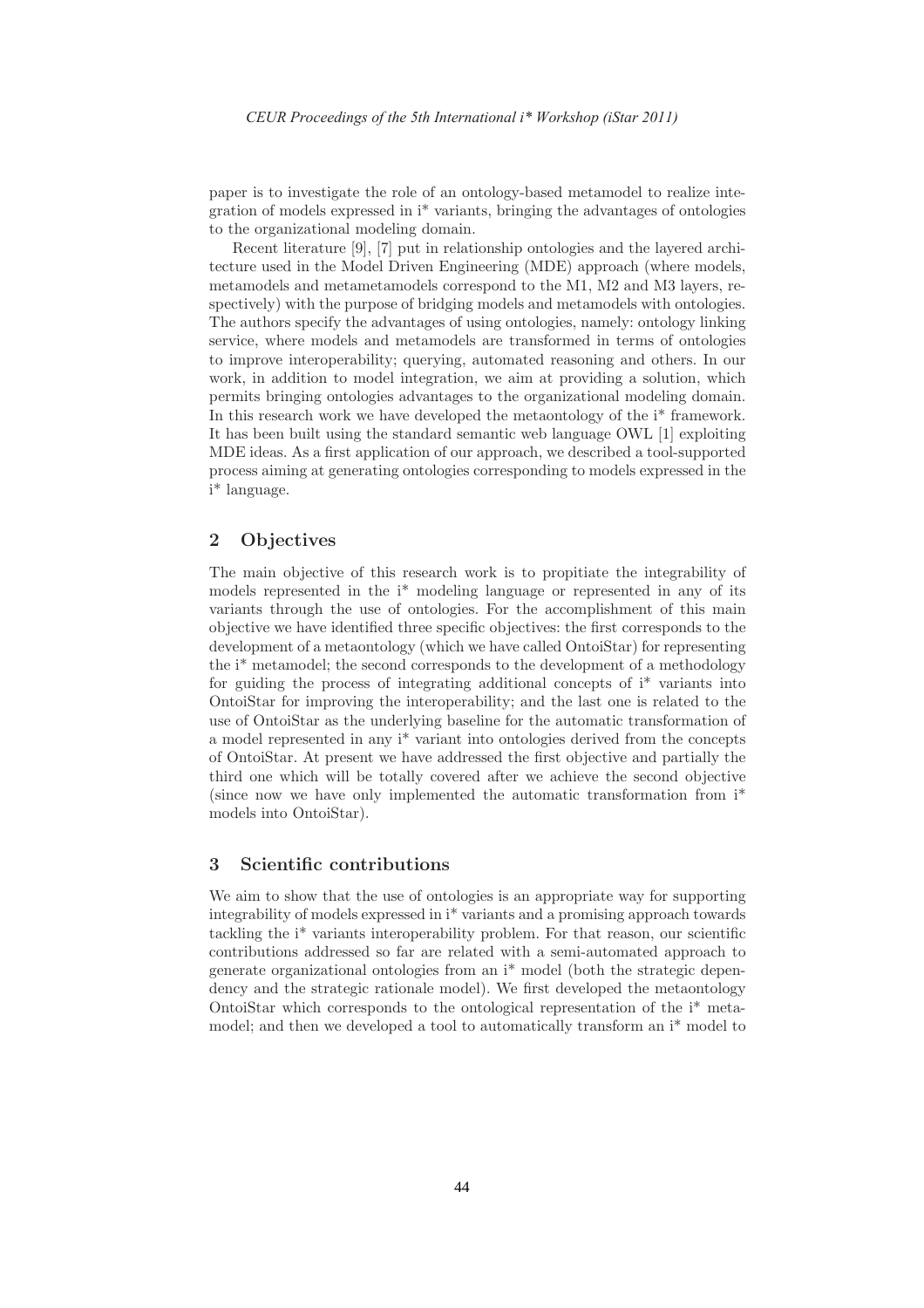instances of OntoiStar. OntoiStar has been built using the OWL language [1], as it is the standard semantic web language, the organizational knowledge can be shared to be understandable not only for humans but also for software system to automatically discover the meaning of business resources defined in the models. OWL allows to define axioms in OntoiStar for defining the semantic of each i\* variant and the definition of syntactic constraints. Therefore it is possible to analyze the syntactic correctness of i\* models. Moreover, OWL supports inference rules which we will apply for avoiding the loss of information caused by differences in the integrated i\* variants.

The constructs included in the i\* metamodel were taken from two i\* metamodel proposals [2] [8], which consist of mainly the common constructs of the i\* variants. We developed OntoiStar based on those common constructs and selected characteristics described below of each proposal. We have applied a transformation language bridge approach [9] based on MDE. MDE is a software development methodology that recognizes models as a key role for describing the system to be developed. It is based on layered architectures, where models, metamodels and metametamodels correspond to the M1, M2 and M3 layers, respectively. In Fig. 1 we present the two layered architecture of this approach. On the left side, the i\* modeling language architecture, where the i\* metamodel is located in the M2 layer, and it is described by its metametamodel (represented in the Unified Modeling Language) in the M3 layer, and on the right side, our proposed ontology architecture, where the resultant OntoiStar has been located in the M2 layer and it is described by the OWL metamodel. The transformation bridge then is defined in the M3 layer. It contains the mapping rules between concepts from the i\* metametamodel, such classes and associations and concepts from the OWL metamodel, such classes and properties. The transformation bridge is applied in the layer M2, transforming the i\* metamodel into the metaontology: OntoiStar. For transforming an i\* model to instances of OntoiStar (in the layer M1), we propose an automatic transformation tool.

Applying this approach we generate a logical knowledge base, where the terminological part is provided by the metaontology OntoiStar and the assertional part corresponds to a specific organization description represented in an i\* model, which is mapped as instances of ontoiStar.

The transformation bridge is defined as follows:

### (1) Identifying constructs from the i\* metamodel and from the OWL language.

- 1. We adopted from the metamodels presented in [2] and [8] the common characteristics, including concepts, relations and attributes. The specific characteristics adopted for each one are described in Table 1.
- 2. The main constructs of the OWL language are: Class, Object property and Data property and the axioms: ObjectPropertyDomain, ObjectPropertyRange and DataPropertyDomain.

(2) Defining the relationships between constructs from the i\* metamodel and the OWL language. Based on this definition, we proposed the following transformation rules: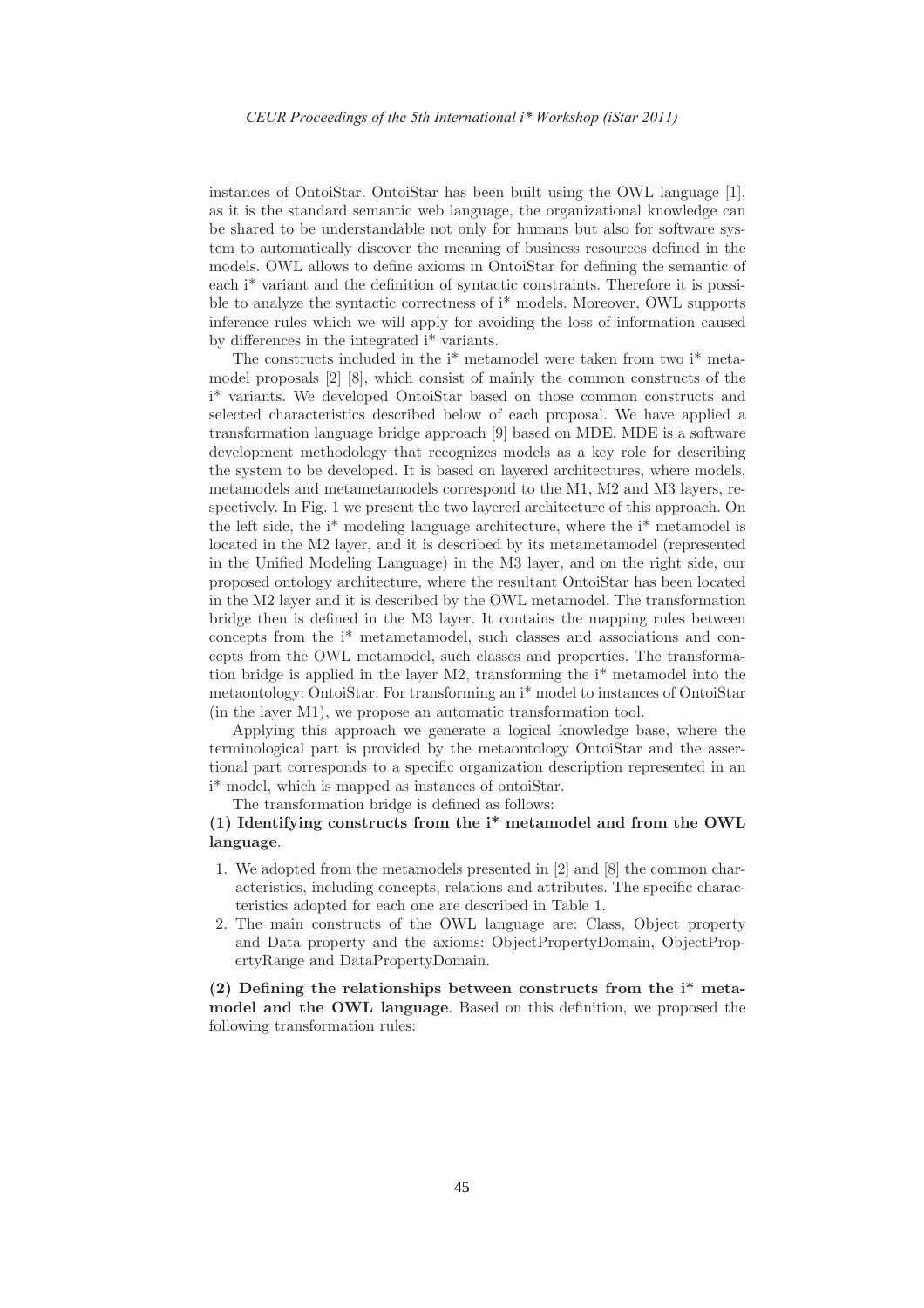| Reference model for $i^*$ [2]         | Unified metamodel for $i^*$ [8]          |
|---------------------------------------|------------------------------------------|
| Dependum class.                       | All concept relationships representation |
|                                       | as classes and associations.             |
| Attributes: Label and Type, from      | The high abstraction level class         |
| Node class and Intentional Element    | iStarRelationship.                       |
| class respectively.                   |                                          |
| ContributionType enumeration          | The iStarRelationship subclasses:        |
| types: $+$ and $-$ .                  | ActorRelationship,                       |
|                                       | DependencyRelationship and               |
|                                       | InternalElementRelationship.             |
| Class properties (except the disjoint |                                          |
| property between DependableNode       |                                          |
| and IntentionalElement).              |                                          |

Table 1. Specific characteristics adopted from i\* metamodels

- 1. Each concept, concept relationship and enumeration class included in the i\* metamodel is represented as a class in OWL.
- 2. Each association included in the i\* metamodel is represented as an object property in OWL. Where its domain corresponds to the association source and its range corresponds to the association target.
- 3. Each class property included in the i\* metamodel is represented with axioms in OWL.
- 4. Each enumeration element included in the i\* metamodel is represented as a class instance of the owner enumeration class in OWL.
- 5. Attributes. There are two types of attributes:
	- (a) Each enumeration type attribute included in the i\* metamodel is represented as an object property in OWL. Where its domain corresponds to the owner class and its range corresponds to the enumeration class.



Fig. 1. Transformation bridge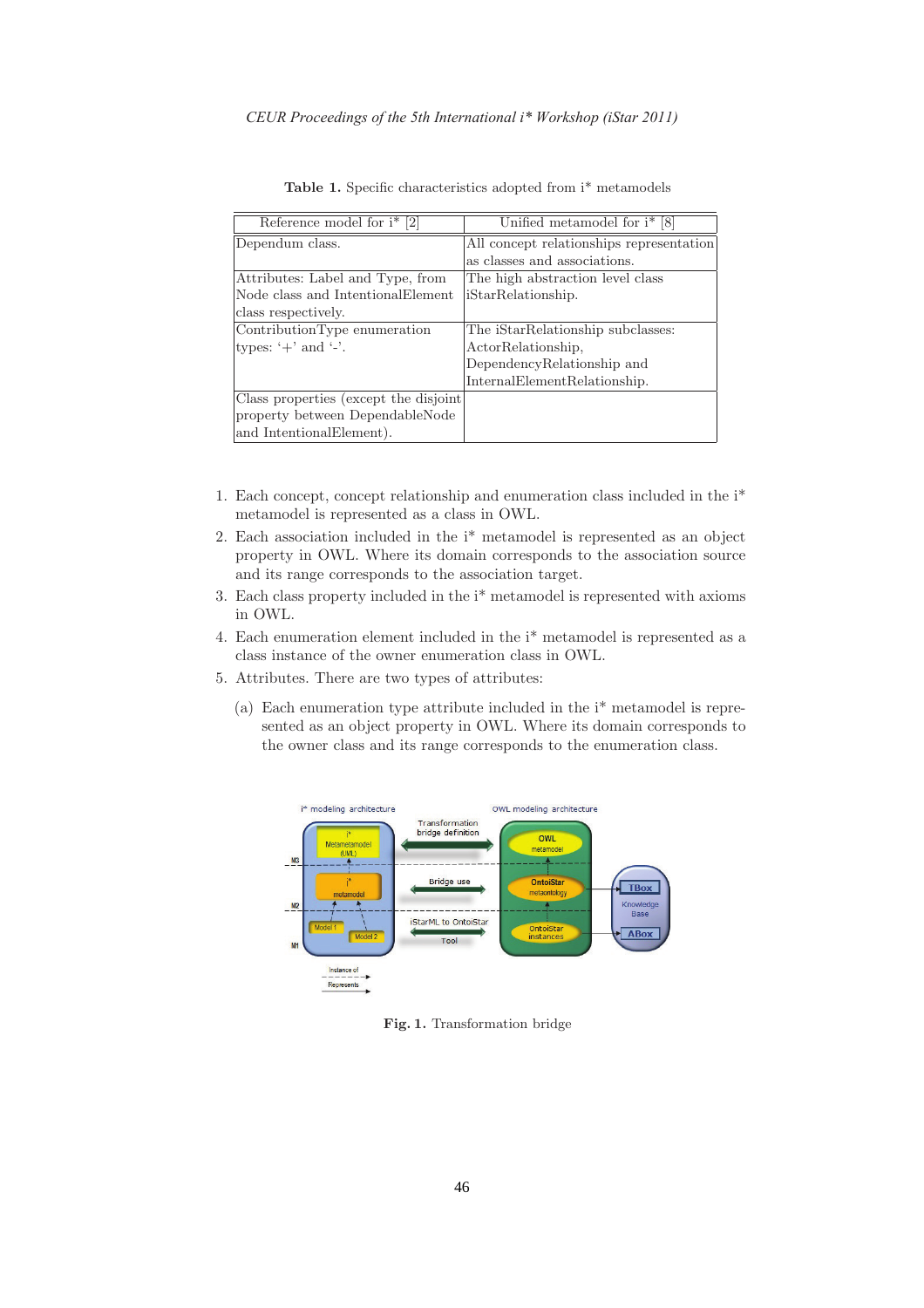

Fig. 2. Fragment of the OntoiStar taxonomy

(b) Each primitive data type attribute included in the i\* metamodel is represented as a data property in OWL. Where its domain corresponds to the owner class and its range corresponds to the primitive data type.

We implemented OntoiStar using the ontology editor and knowledge-base framework Protègè [5]. A Fragment of the OntoiStar taxonomy is presented in Fig. 2.

### 3.1 Generating ontologies corresponding to i\* models

A software tool has been developed where given the i\* model represented in iStarML format and the metaontology OntoiStar, the tool populates the metaontology with instances of i\* elements belonging to a specific organizational model. For doing that, mapping rules between the iStarML elements (tags and attributes) and the concepts in OntoiStar (classes and properties) have been defined. The tool overview is presented in Fig. 3. The first step is the development of the  $i^*$  model which can be realized with  $i^*$  modelers or editors that enables producing a model specified in the iStarML format. The automatic transformation process consists of parsing the iStarML file and, according to the defined mapping rules implemented in the tool *iStarMLtoOntoiStar*, instantiating the corresponding classes and properties in the metaontology OntoiStar. The output of the tool contains the metaontology OntoiStar with instances representing the knowledge content in the i\* model. It could be edited with an ontology editor or it could be the input of an ontology based application.



Fig. 3. Tool overview